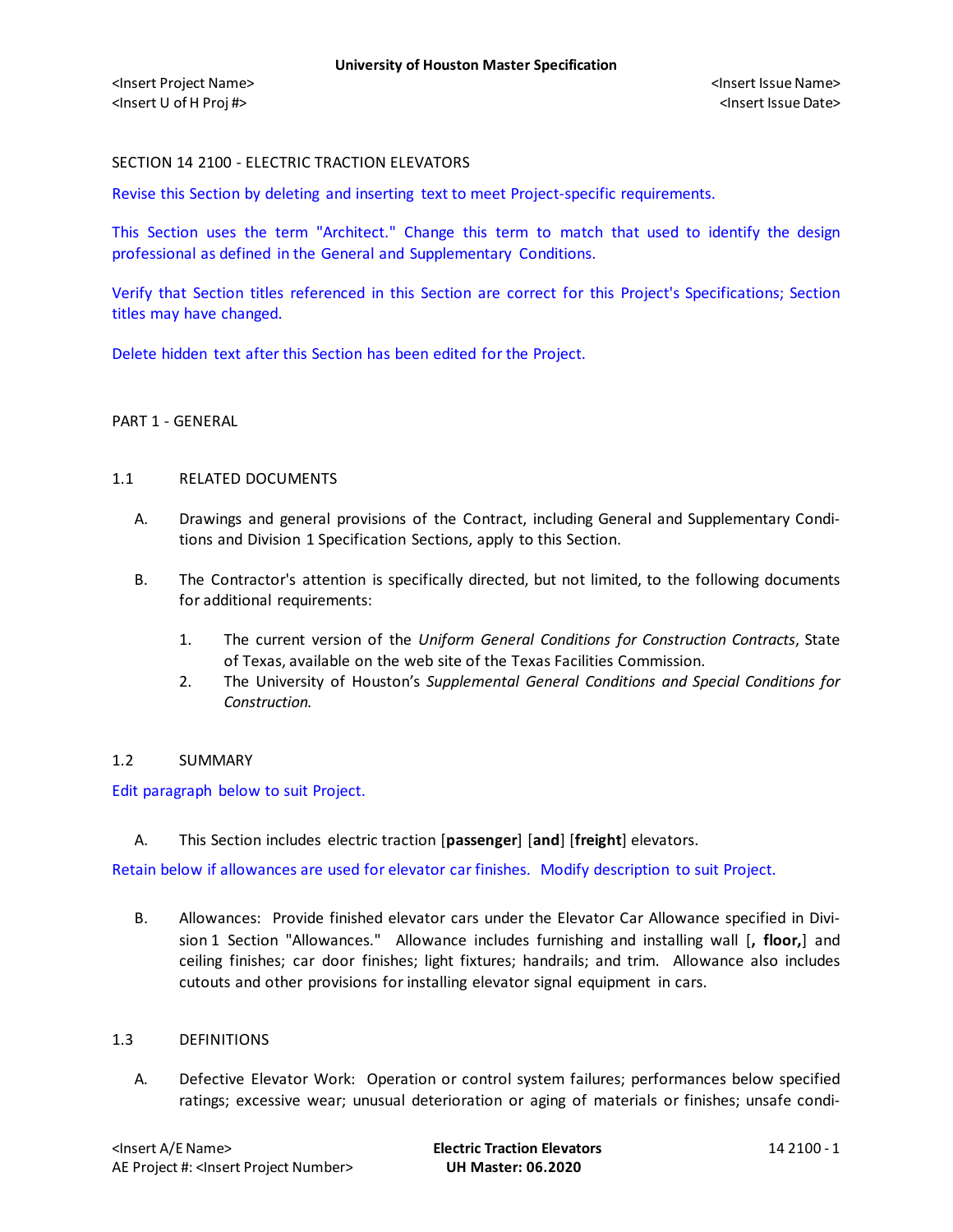tions; the need for excessive maintenance; abnormal noise or vibration; and similar unusual, unexpected, and unsatisfactory conditions.

### 1.4 ACTION SUBMITTALS

A. Product Data: Include capacities, sizes, performances, operations, safety features, finishes, and similar information.

Retain paragraph and associated subparagraphs below if Project is to be LEED v4 certified.

- B. LEED Action Submittals (Projects authorized for LEED certification only):
	- 1. Building Product Disclosure and Optimization:
		- a. Leadership Extraction Practices
			- 1) Extended Producer Responsibility (EPR): Submit documentation indicating that manufacturers have a take back or recycling program for the product purchased.
			- 2) Wood Products: Certified by Forest Stewardship Council or USGBC approved equivalent.
				- a) [Chain-of-Custody Certificates:](http://www.arcomnet.com/sustainable_design.aspx?topic=146) For certified wood products. Include statement of costs.
				- b) [Chain-of-Custody Qualification Data:](http://www.arcomnet.com/sustainable_design.aspx?topic=148) For manufacturer and vendor.
			- 3) Provide details of bio-based material per Sustainable Agriculture Network's Sustainable Agriculture Standard or USDA certified bio-based product. Indicate cost, location of extraction, manufacture, and purchase of material.
			- 4) Recycled Content: For products having recycled content, indicate percentages by weight of post-consumer and pre-consumer recycled content.
				- a) Include statement indicating costs for each product having recycled content.
		- b. Sourcing of Raw Materials: For products that are required to comply with requirements for regional materials, indicating location of material manufacturer and point of extraction, harvest, or recovery for each raw material.
			- 1) Include statement indicating distance to Project, cost for each regional material and the fraction by weight that is considered regional.
			- 2) Product Certificates: For materials manufactured within 100 miles of Project, indicating location of material manufacturer and point of extraction, harvest, or recovery for each raw material. Include distance to Project and cost for each raw material.
	- 2. Indoor Environmental Quality, Low Emitting Materials: Building Products must be tested and compliant with the California Department of Public-Health (CDPH) Standard Method V1.1-2010, using the applicable exposure scenario.
		- a. Paints, and Coatings: For wet applied on site products, include printed statement of VOC content, showing compliance with the applicable VOC limits of the Cali-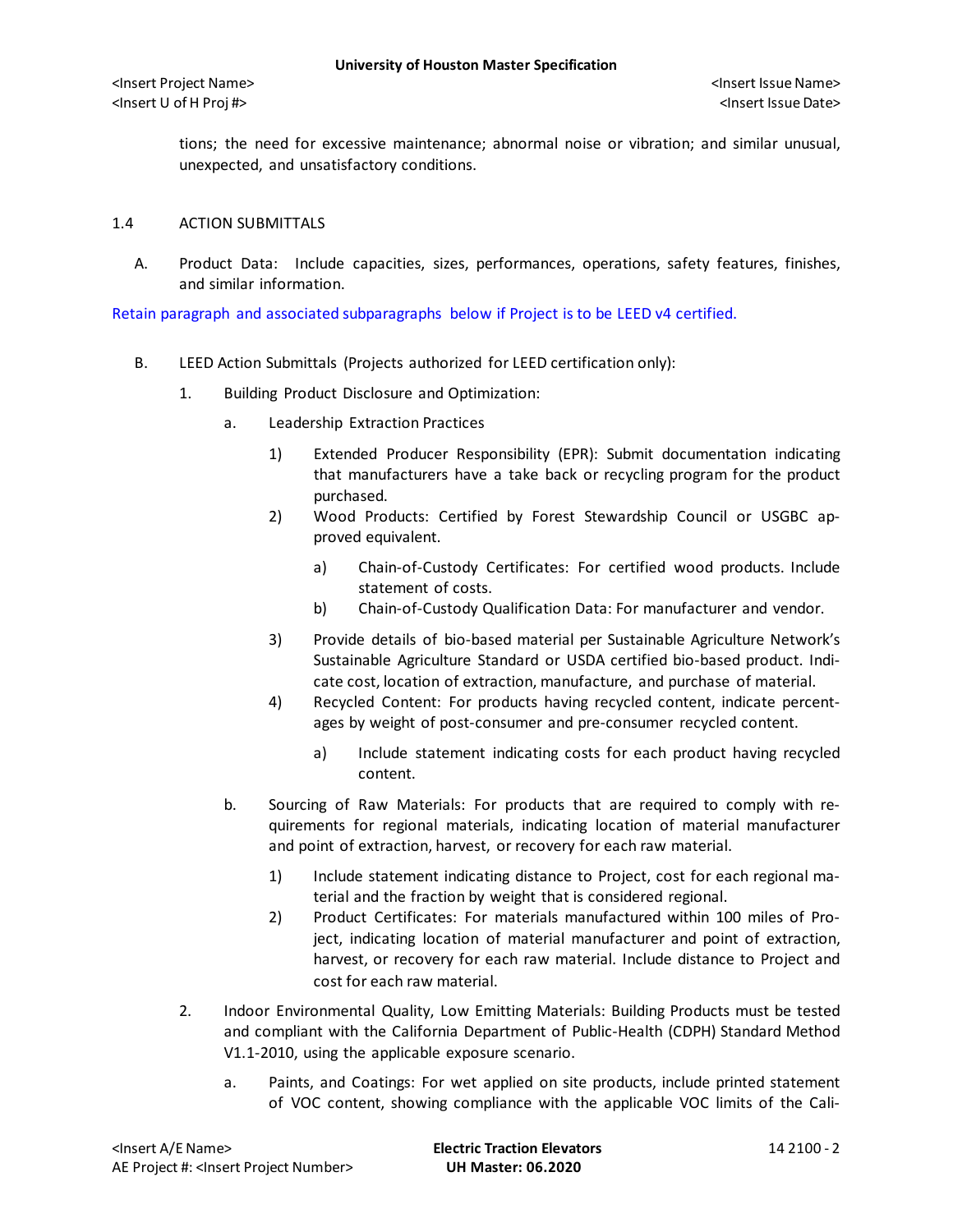fornia Air Resources Board (CARB) 2007, Suggested Control Measure (SCM) for Architectural Coatings, or the South Coast Air Quality Management District (SCAQMD) Rule 1113, effective June 3,-2011.

- b. Adhesives and Sealants: For wet applied on site products, submit printed statement showing compliance with the applicable chemical content requirements of SCAQMD Rule 1168, effective July 1, 2005 and rule amendment date of January 7, 2005.
	- 1) Product Data: For installation adhesives, indicating VOC content.
- c. Alternative tests for VOC above include ASTM D2369-10; ISO 11890 part 1; ASTM D6886-03; or ISO 11890-2.
- d. Methylene Chloride and perchloroethylene may not be added to paints, coating, adhesive or sealants.
- e. Composite Wood: Submit documentation showing that wood used in the project has low formaldehyde emissions that meet the California Air Resources Board ATCM for formaldehyde requirements for ultra-low emitting formaldehyde (ULEF) resins or no added formaldehyde resins.
- f. Provide General Emissions Evaluation certificates for adhesives, sealants showing compliance with California Department of Public Health v1.1 emissions testing or equivalent.
- 3. Laboratory Test Reports: For installation adhesives indicating compliance with requirements for low-emitting materials.
- C. Shop Drawings: Show plans, elevations, sections, and large-scale details indicating service at each landing, machine room layout, coordination with building structure, relationships with other construction, and locations of equipment and signals. Indicate variations from specified requirements, maximum dynamic and static loads imposed on building structure at points of support, and maximum and average power demands.
- D. Samples: For exposed finishes of cars, hoistway doors and frames, and signal equipment; 3 inch square samples of sheet materials; and 4-inch lengths of running trim members.

### 1.5 INFORMATIONAL SUBMITTALS

A. Manufacturer Certificates: Signed by elevator manufacturer certifying that hoistway, pit, and machine room layout and dimensions, as shown on Drawings, and electrical service, as shown and specified, are adequate for elevator system being provided.

### Retain paragraph and associated subparagraphs below if Project is to be LEED v4 certified.

- B LEED Informational Submittals:
	- 1. Building Product Disclosure and Optimization Sourcing of Raw Materials:
		- a. Raw Material Sources and Extraction Reporting: Submit Raw materials supplier corporate Sustainability Reports (CSRs); documenting responsible extraction; including extraction locations, long term ecologically responsible land use, commitment to reducing environmental harms from extraction and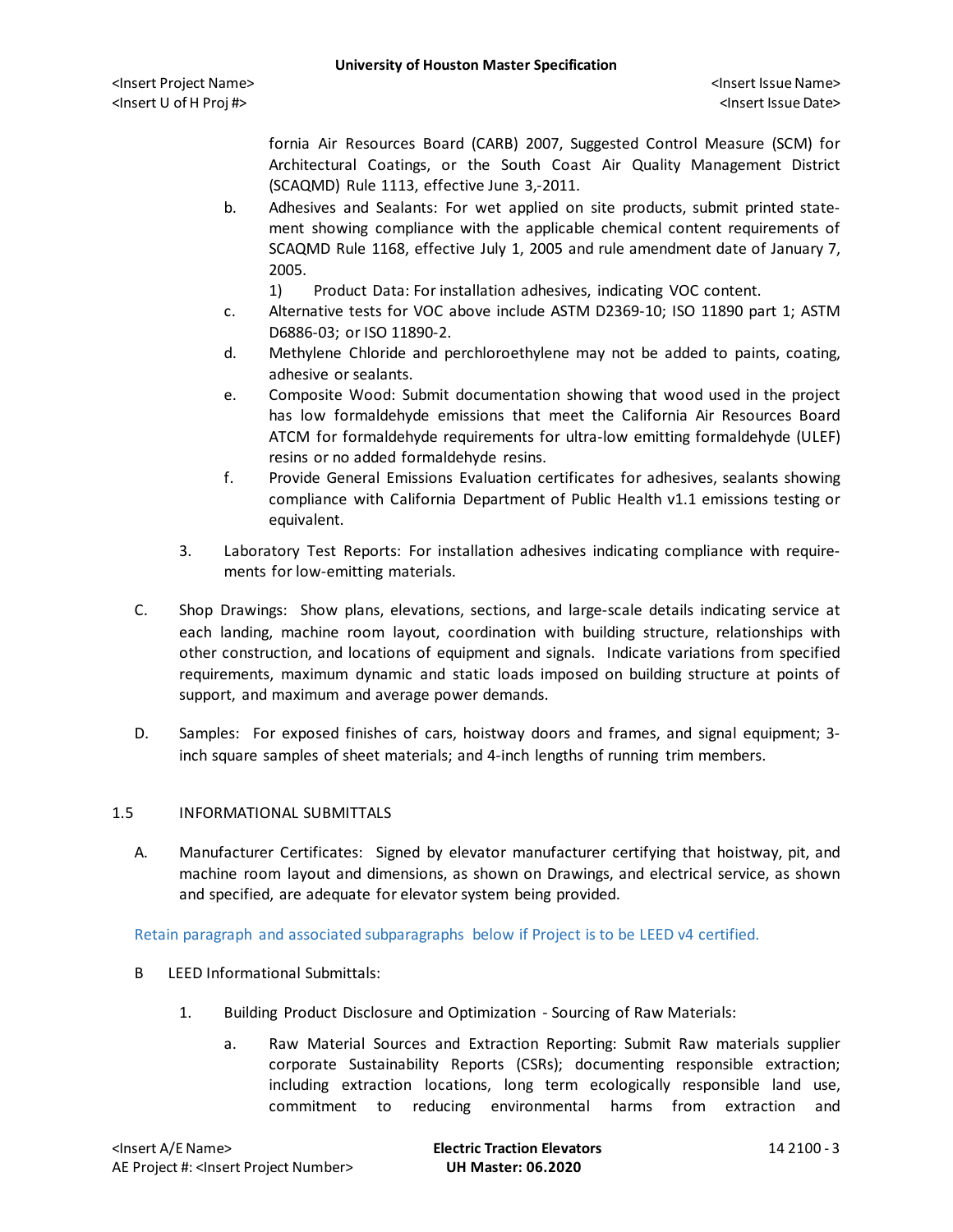manufacturing processes, and a commitment to meeting applicable standards or programs that address responsible sourcing criteria

- 1) Submit manufacturers' self-declared reports
- 2) Submit third party verified corporate sustainability reports (CSR) using one of the following frameworks"
	- a) Global Reporting Initiative (GRI) Sustainability Report
	- b) Organization for Economic Co-operation and Development (OECD)
	- c) Guidelines for Multinational Enterprises
	- d) UN Global Compact
	- e) ISO 26000
	- f) USGBC approved program.
- 2. Building Product Disclosure and Optimization Material Ingredients
	- a. Material Ingredient Optimization: Submit manufacturer's Environmental Product Declaration (EPD) or at least one of the following:
		- 1) GreenScreen V1.2 Benchmark: Third party report prepared by a licensed GreenScreen List Translator, or a full GreenScreen Assessment.
		- 2) Cradle to Cradle: Manufacturer's published literature for the product bearing the Cradle to Cradle logo.
		- 3) International Alternative Compliance Path REACH Optimization
		- 4) Declare: Manufacturer's completed Product Declaration Form
		- 5) Other programs approved by USGBC
	- b. Product Manufacturer Supply Chain Optimization: Submit documentation from manufacturers for products that go beyond material ingredient optimization as follows:
		- 1) Are sourced from product manufacturers who engage in validated and robust safety, health, hazard, and risk programs which at a minimum document at least 99 percent (by weight) of the ingredients used to make the building product or building material, and
		- 2) Are sourced from product manufacturers with independent third party verification of their supply chain that at a minimum verifies:
			- a) Processes are in place to communicate and transparently prioritize chemical ingredients along the supply chain according to available hazard, exposure and use information to identify those that require more detailed evaluation
			- b) Processes are in place to identify, document, and communicate information on health, safety and environmental characteristics of chemical ingredients
			- c) Processes are in place to implement measures to manage the health, safety and environmental hazard and risk of chemical ingredients
			- d) Processes are in place to optimize health, safety and environmental impacts when designing and improving chemical ingredients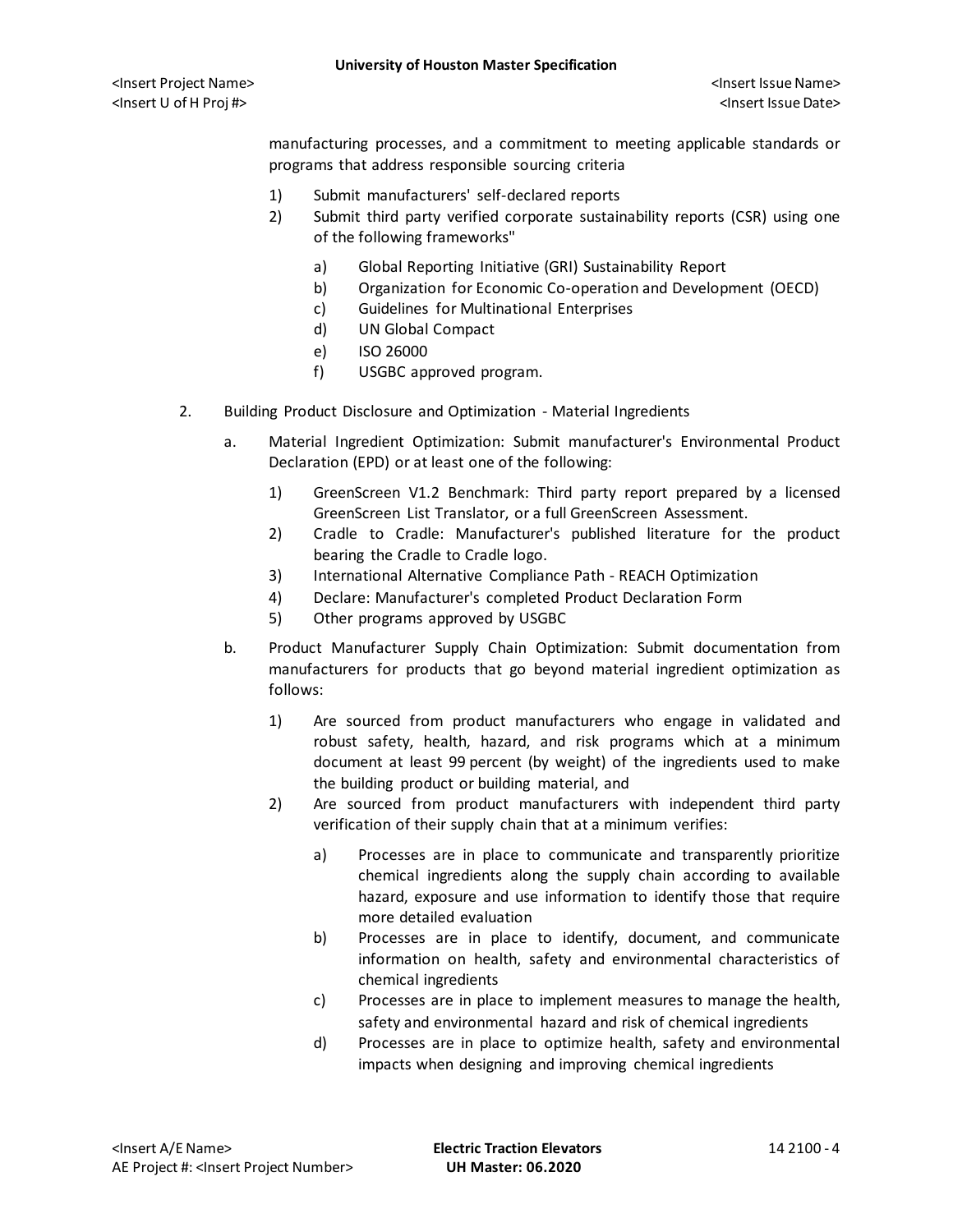- e) Processes are in place to communicate, receive and evaluate chemical ingredient safety and stewardship information along the supply chain
- f) Safety and stewardship information about the chemical ingredients is publicly available from all points along the supply chain.

# C. Closeout Submittals:

- 1. Maintenance Manuals: Include operation and maintenance instructions, parts listing with sources indicated, recommended parts inventory listing, emergency instructions, and similar information. Include diagnostic and repair information available to manufacturer's and Installer's maintenance personnel. Submit for Owner's information at Project closeout as specified in Division 01 "General Requirements."
- 2. Inspection and Acceptance Certificates and Operating Permits: As required by authorities having jurisdiction for normal, unrestricted elevator use.

# 1.6 QUALITY ASSURANCE

- A. Installer Qualifications: Elevator manufacturer or an experienced installer approved by elevator manufacturer who has completed elevator installations similar in material, design, and extent to that indicated for this Project and with a record of successful in-service performance.
- B. Regulatory Requirements: In addition to local governing regulations, comply with applicable provisions in ASME A17.1, "Safety Code for Elevators and Escalators."
	- 1. Seismic Risk Zone: Project is located in Zone 0.
- C. Accessibility Requirements: In addition to local governing regulations, comply with Section 4.10 in the U.S. Architectural & Transportation Barriers Compliance Board's "Americans with Disabilities Act (ADA), Accessibility Guidelines (ADAAG)"and Chapter 4, part 407, in the 2012 Texas Accessibility Standards.
- D. Urea-Formaldehyde Limits: Use composite wood products that contain no added ureaformaldehyde resins.

# 1.7 COORDINATION

- A. Coordinate installation of sleeves, block outs, elevator equipment with integral anchors, and other items that are embedded in concrete or masonry for elevator equipment. Furnish templates, sleeves, elevator equipment with integral anchors, and installation instructions and deliver to Project site in time for installation.
- B. Coordinate locations and dimensions of other work relating to electric traction elevators including pit ladders, sumps, and floor drains in pits; entrance subsills; and electrical service, electrical outlets, lights, and switches in pits and machine rooms.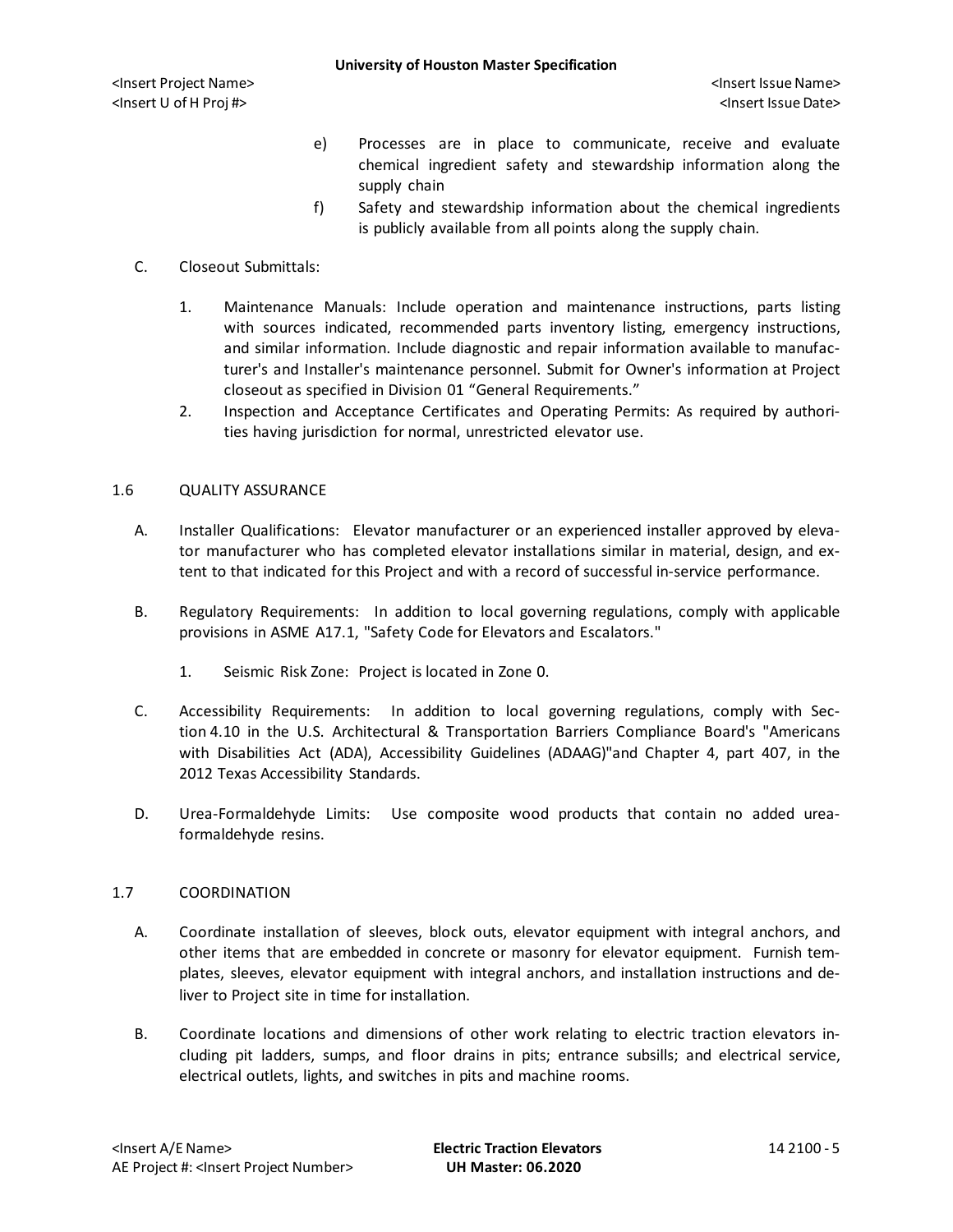#### 1.8 WARRANTY

- A. Special Manufacturer's Warranty: Written warranty, signed by manufacturer agreeing to repair, restore, or replace defective elevator work within specified warranty period.
	- 1. Warranty Period: 24 months from date of Substantial Completion.

#### 1.9 MAINTENANCE SERVICE

- A. Initial Maintenance Service: Beginning at Substantial Completion, provide 24 months of full maintenance service by skilled employees of the elevator Installer. Include monthly preventive maintenance, repair or replacement of worn or defective components, lubrication, cleaning, and adjusting as required for proper elevator operation at rated speed and capacity. Provide parts and supplies as used in the manufacture and installation of original equipment.
	- 1. Perform maintenance, including emergency callback service, during normal working hours.
		- a. Response Time: Two hours or less.
- B. Continuing Maintenance Proposal: Provide a continuing maintenance proposal from Installer to Owner in the form of a standard yearly (or other period) maintenance agreement, starting on date initial maintenance service is concluded. State services, obligations, conditions, and terms for agreement period and for future renewal options.

### PART 2 - PRODUCTS

### 2.1 MANUFACTURERS AND INSTALLERS

- A. Manufacturers and Installers: Subject to compliance with requirements, provide electric traction elevators by one of the following:
	- 1. Alliance Elevator Solutions
	- 2. Elevator Repair Service, Inc.
	- 3. Fujitec America, Inc.
	- 4. K & M Elevator, LLC
	- 5. KONE Inc.
	- 6. Otis Elevator Co.
	- 7. Schindler Elevator Corp.

# 2.2 MATERIALS AND COMPONENTS

This Article contains UH standard requirements; insert others to suit Project.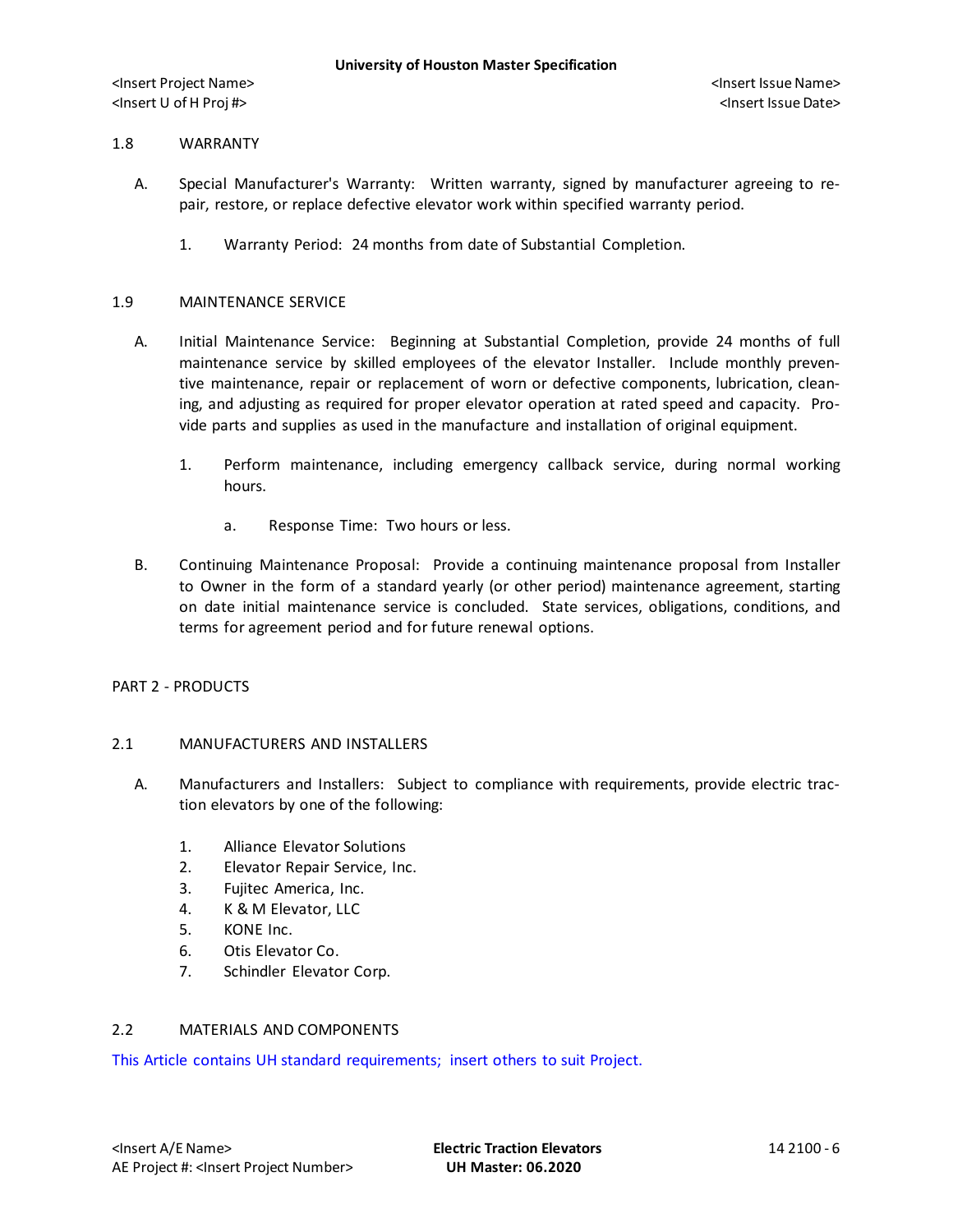- A. General: Provide manufacturer's standard elevator systems. Where components are not otherwise indicated, provide standard components, published by manufacturer as included in standard preengineered elevator systems and as required for a complete system.
- B. Passenger Elevator Machines: Provide variable-voltage, variable-frequency ac-type hoisting machines. Provide solid-state power converters.
	- 1. Provide non-regenerative system.
	- 2. Provide line filters or chokes to prevent electrical peaks or spikes from feeding back into building power system.
- C. Freight Elevator Machines: Provide variable-voltage, variable-frequency ac-type single speed motor. Provide solid-state power converters.
	- 1. Provide non-regenerative system.
	- 2. Provide line filters or chokes to prevent electrical peaks or spikes from feeding back into building power system from solid-state converters.
- D. Inserts: Furnish required concrete and masonry inserts and similar anchorage devices for installing guide rails, machinery, and other components of elevator work where installation of devices is specified in another Specification Section.
- E. Machine Beams: Provide framing to support elevator hoisting machine and deflector sheaves from the building structure. Comply with Section 05 5000 "Metal Fabrications" for materials and fabrication.
- F. Roller Guides: Provide roller guides at top and bottom of car and counterweight frames.
- G. Car Frame and Platform: Welded steel units.

Retain subparagraph below if forklifts will be used with freight elevators. In "Freight Elevators" Article, indicate prime characteristics of forklift trucks to be used on freight elevators and indicate appropriate freight loading classification from ASME A17.1 (e.g., Class A, B, C1, C2, or C3). Delete below if no freight elevators.

- 1. For freight elevators, provide special heavy-duty units where indicated for power truck loading, designed to withstand impacts and wheel loadings indicated.
- H. Finish Materials: Provide the following materials and finishes for exposed parts of elevator car enclosures, car doors, hoistway entrance doors and frames, and signal equipment as indicated:
	- 1. Satin Stainless Steel: ASTM A 666, Type 304, with No. 4, directional satin finish.
	- 2. Nickel Silver Extrusions: ASTM B 151, alloy UNS No. C74500.
	- 3. Plastic Laminate: High-pressure type complying with NEMA LD 3, color, texture, and pattern as selected by Architect from plastic-laminate manufacturer's full range of products.

Retain subparagraphs below (often called "checkered plate") for freight elevator car floors.

4. Aluminum-Alloy Rolled Tread Plate: ASTM B 632, Pattern 1, alloy 6061-T6.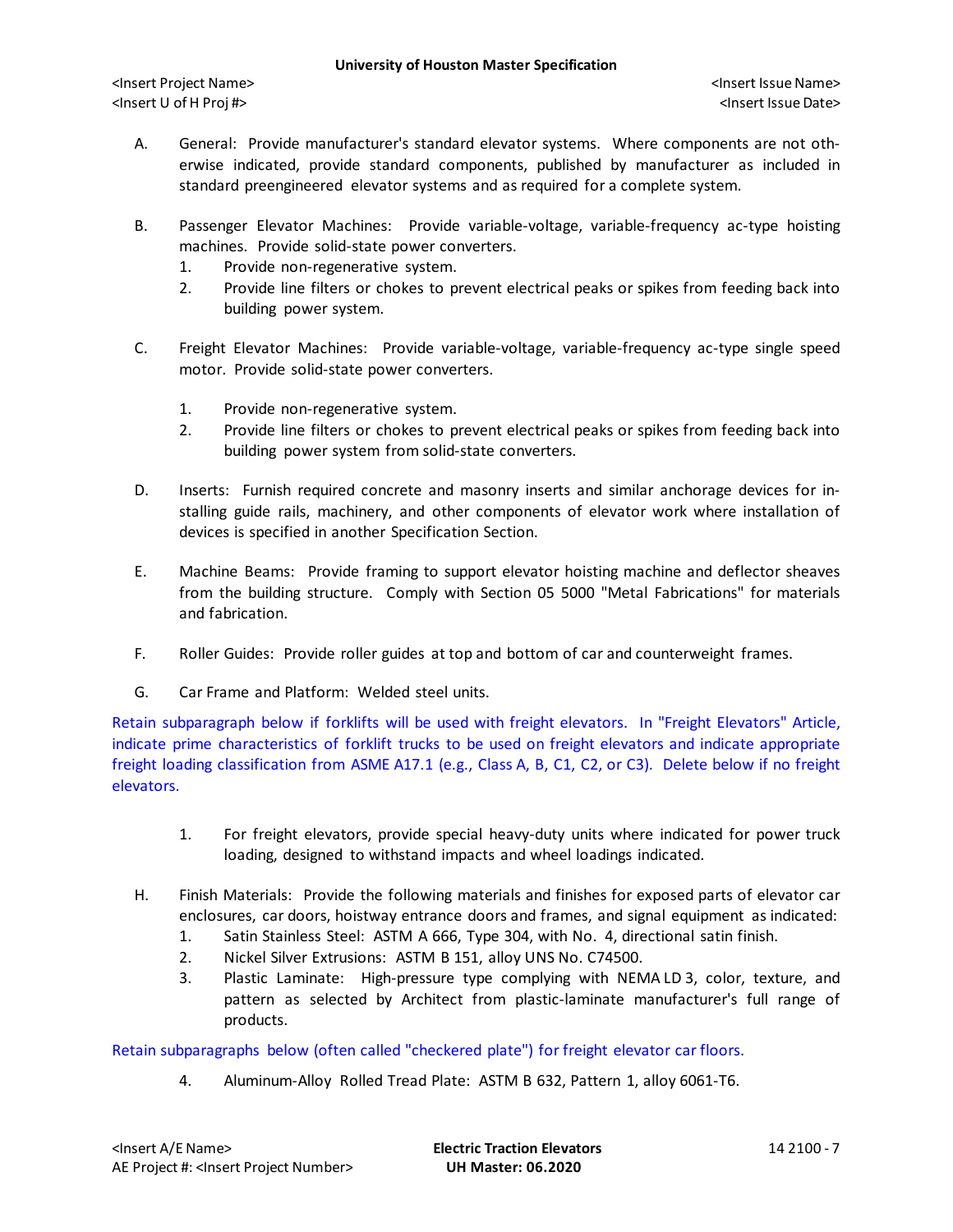### 2.3 OPERATION SYSTEMS

A. Passenger Elevators: Provide operation systems for each elevator or group of elevators as required to provide type of operation system indicated.

Subparagraphs below are examples only. Select those applicable and supplement, if desired, with specific manufacturers' systems or performance requirements.

- 1. Single Elevator: Provide "selective collective automatic operation" as defined in ASME A17.1.
- 2. Multiple-Car Group: Provide "group automatic operation" as defined in ASME A17.1.

Usually retain subparagraph below for groups of three or more cars. Below provides better response time than above and does not add much cost. Below is not necessarily reprogrammable. Revise as needed for individual Project systems.

- 3. Multiple-Car Group: Provide reprogrammable group automatic system that controls car movements in a zoned operation. System dispatches selected cars in a regulated sequence in response to hall calls. System automatically adjusts to changes in demand for different traffic conditions including heavy incoming, heavy two-way, heavy outgoing, and light off-hours as variations of normal two-way traffic. System prioritizes hall calls according to waiting time.
- B. Freight Elevators: Provide manufacturer's standard operation system for "single automatic operation" as defined in ASME A17.1.
- C. Products: Subject to compliance with requirements, provide Smartrise Universal AC Traction Controller.. No substitutions.
- D. Auxiliary Operations: In addition to primary operation system features, provide the following operational features for elevators where indicated:

Below are descriptions of typical operational features. Delete those not required and add others as desired. Identify elevators that require features by listing in "Passenger Elevators" or "Freight Elevators" Article.

Caution: Specifiers should carefully coordinate standby (emergency) power operation with Division 26 Sections and ensure that what is to be provided both here and in Division 26 is clear.

1. Standby Power Operation: On activation of standby power, cars are returned to a designated floor and parked with doors open. One car is returned at a time, with priority given to loaded cars. If a car cannot be returned after two attempts, each of a preselected length of time, it is removed from the system. When all cars have been returned or removed from the system, one car is automatically placed in service. If car selected for service cannot operate within 60 seconds, the system removes car from service and places another car in service. Cars can be manually put in service on standby power, either for return operation or for regular operation, by switches in control panel located at main lobby. Manual operation causes automatic operation to cease.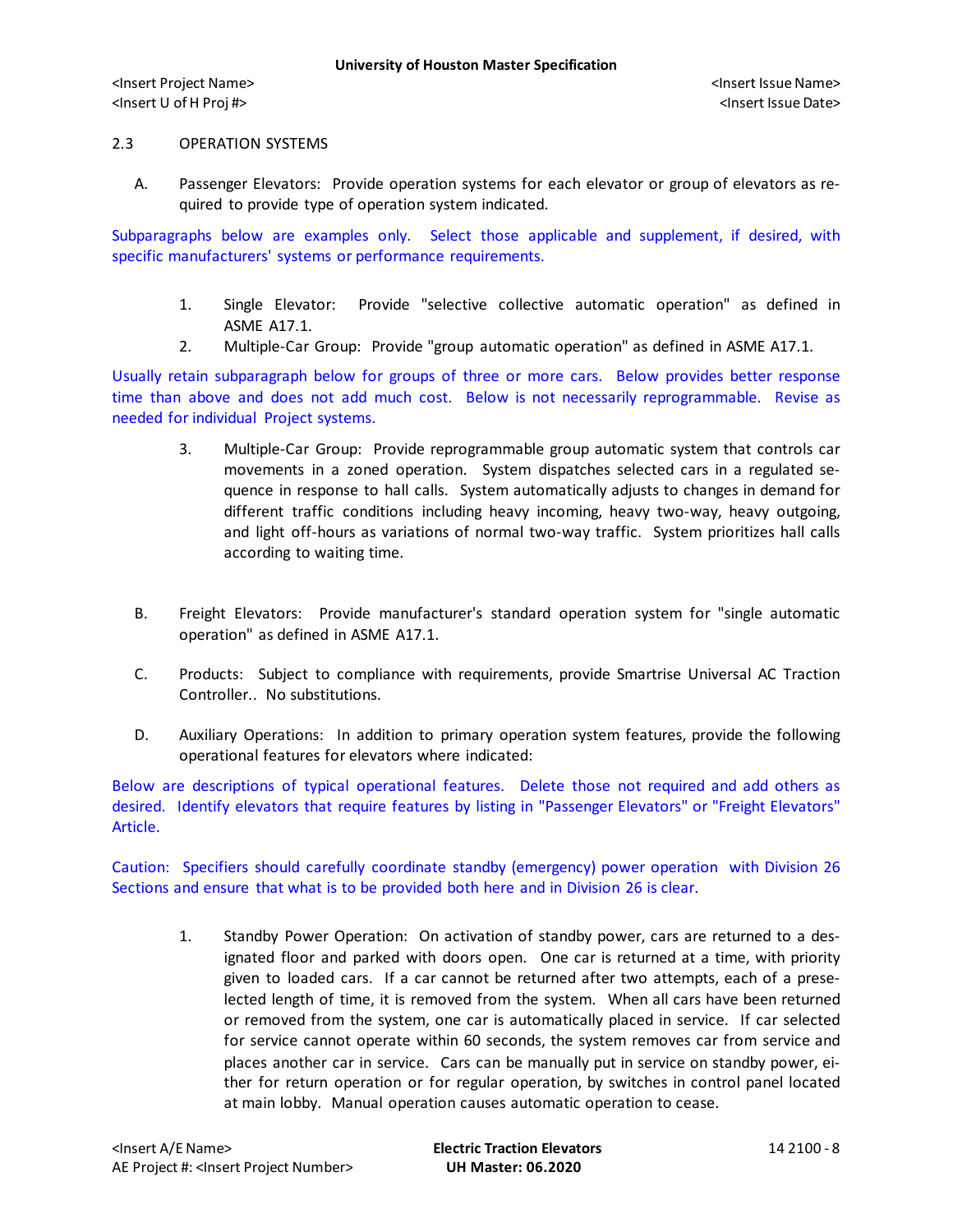# If "remote switch" option is selected in first subparagraph below, show location on Drawings.

- 2. Priority Service: Service is initiated by a card reader at designated floors. One elevator is removed from group operation and directed to the floor where service was initiated. On arriving at the floor, elevator opens its doors and parks. Car is placed in operation by selecting a floor and pressing door close button or by operating keyswitch to put car in independent service. After responding to floor selected or being removed from independent service, car is returned to group operation. If car is not placed in operation within a preset time after being called, it is returned to group operation.
- 3. Touchless Operation: System allows elevator to function in automatic shuttle mode between landings so that passengers do not need to press buttons inside or outside the elevator. Shuttle mode may be switched on or off.
- 4. Independent Service: Keyswitch in car control station removes car from group operation and allows it to respond only to car calls. Key cannot be removed from keyswitch when car is in independent service. When in independent service, doors close only in response to the door close button.
- 5. Loaded-Car Bypass: When car load exceeds a predetermined weight, car will respond only to car calls, not to hall calls. Predetermined weight can be adjusted.
- 6. Automatic Dispatching of Loaded Car: When car load exceeds a predetermined weight, doors will begin closing.
- 7. Nuisance Call Cancel: When car calls exceed a preset number while the car load is less than a predetermined weight, all car calls are canceled. Preset number of calls and predetermined weight can be adjusted.
- 8. Distributed Parking: When cars are not required for response to calls, they are parked with doors closed, distributed in predetermined zones throughout the building. One zone shall include the main floor and the adjacent floors; the remaining floors shall be divided into approximately equal zones.
- 9. Load-Weighing Device (Freight Elevators): When car load exceeds 80 percent of rated capacity, a signal light is lit in the car control station; when car load exceeds rated capacity, car will not respond to car or hall calls.

Indicate in "Passenger Elevators" and "Freight Elevators" articles which elevators require selected features.

- E. Security Features: In addition to above operational features, provide the following security features, where indicated. Security features shall not affect emergency firefighters' service.
	- 1. Keyswitch Feature: Car and hall push buttons are activated and deactivated by security keyswitches. Key is removable only in deactivated position.
	- 2. Car-to-Lobby Feature: Feature activated by a keyswitch at main lobby that causes all cars in a group to return immediately to lobby and open doors for inspection. On deactivation by keyswitch, cars complete calls registered before keyswitch activation and resume normal operation.
	- 3. Card-Reader Operation: For access to restricted landings. Provide required conductors in traveling cable and panel in machine room for interconnecting card readers, other security access system equipment, and elevator controllers. Allow space in car as indicated for card reader.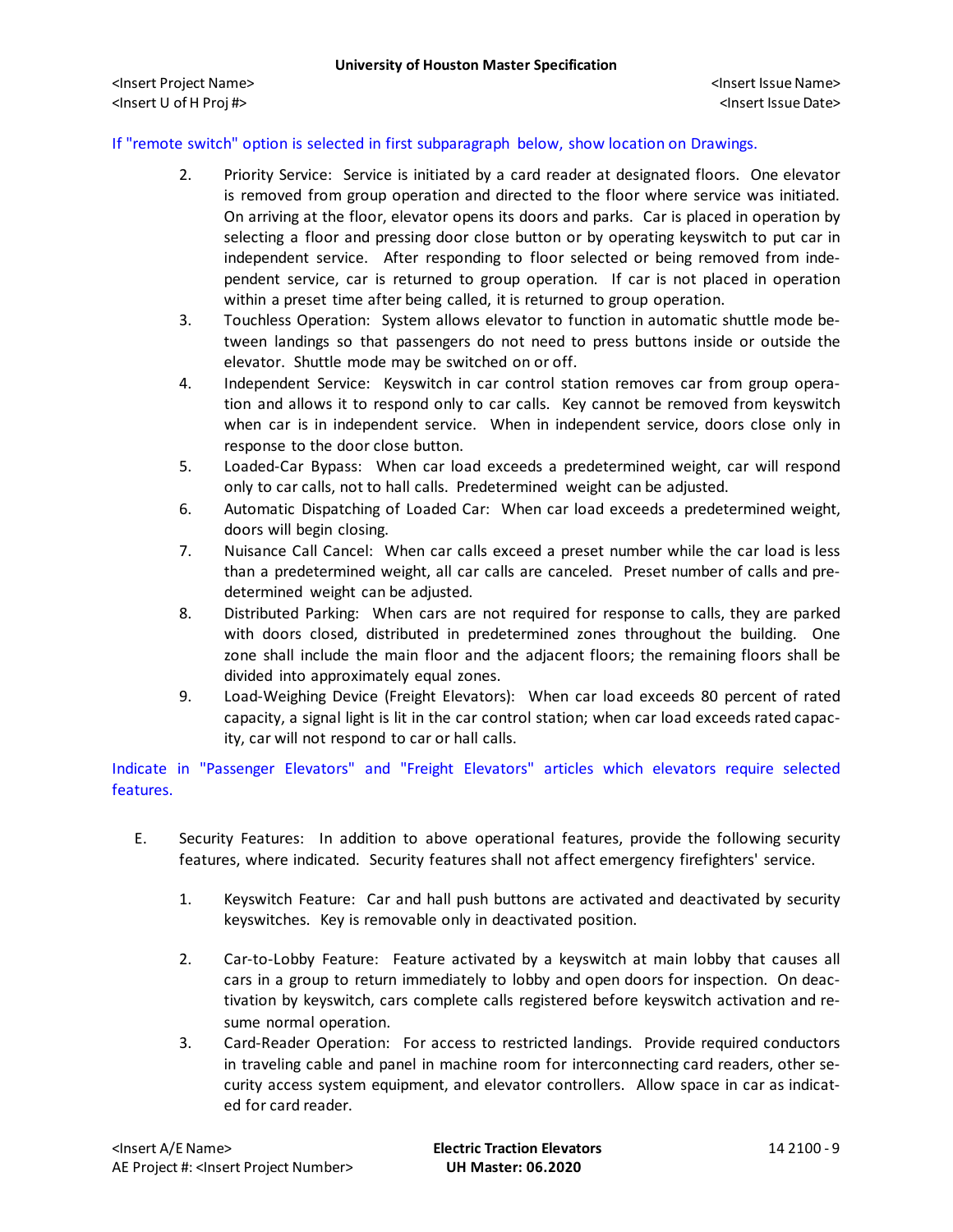- a. When system is activated, car calls to restricted landings do not register until card is accepted by security access system. Security access system determines which landings are restricted and which of those are accessible to cardholder.
- b. Card readers and other security access system equipment are specified in Division 28 Electronic Safety and Security."

### 2.4 SIGNAL EQUIPMENT

- A. General: Provide signal equipment for each elevator or group of elevators with hall-call and car-call buttons that light when activated and remain lit until call has been fulfilled. Fabricate lighted elements of acrylic or other permanent, nonyellowing translucent plastic.
- B. Swing-Return Car Control Stations: Provide car control stations fully recessed in hinged return panel mounted adjacent to car door.
	- 1. Include call buttons for each landing served and other buttons, switches, and controls required for specified car operation.
	- 2. Mark buttons and switches with manufacturer's standard identification for required use or function that complies with ASME A17.1.
	- 3. Mount controls at heights complying with the U.S. Architectural & Transportation Barriers Compliance Board's "Americans with Disabilities Act (ADA), Accessibility Guidelines (ADAAG)." and Chapter 4, part 407, in the 2012 Texas Accessibility Standards.

Delete subparagraph below if no freight elevators or if forklift trucks are not used in freight elevators.

- 4. Where indicated, equip each freight elevator with auxiliary car control station mounted on side of car at height to facilitate operation by forklift truck operator without leaving truck.
- C. Emergency Communication System: Provide system that complies with ASME A17.1 and the U.S. Architectural & Transportation Barriers Compliance Board's "Americans with Disabilities Act (ADA), Accessibility Guidelines (ADAAG) " and 2012 Texas Accessibility Standards. On activation, system dials preprogrammed number of monitoring station and identifies elevator location to monitoring station. System provides two-way voice communication without using a handset and provides visible signals that indicate when system has been activated and when monitoring station has responded. System is contained in flush-mounted cabinet, with identification, instructions for use, and battery backup power supply.
- D. Car Position Indicator: For passenger elevator cars, provide illuminated-signal type, digitaldisplay type, or segmented type, located above car door or above car control station. Also provide audible signal to indicate to passengers that car is either stopping at or passing each of the floors served.
	- 1. Include travel direction arrows if not provided in car control station.
- E. Hall Push-Button Stations: Provide one hall push-button station at each landing for each elevator or group of elevators, but not less than one station for each four elevators in a group.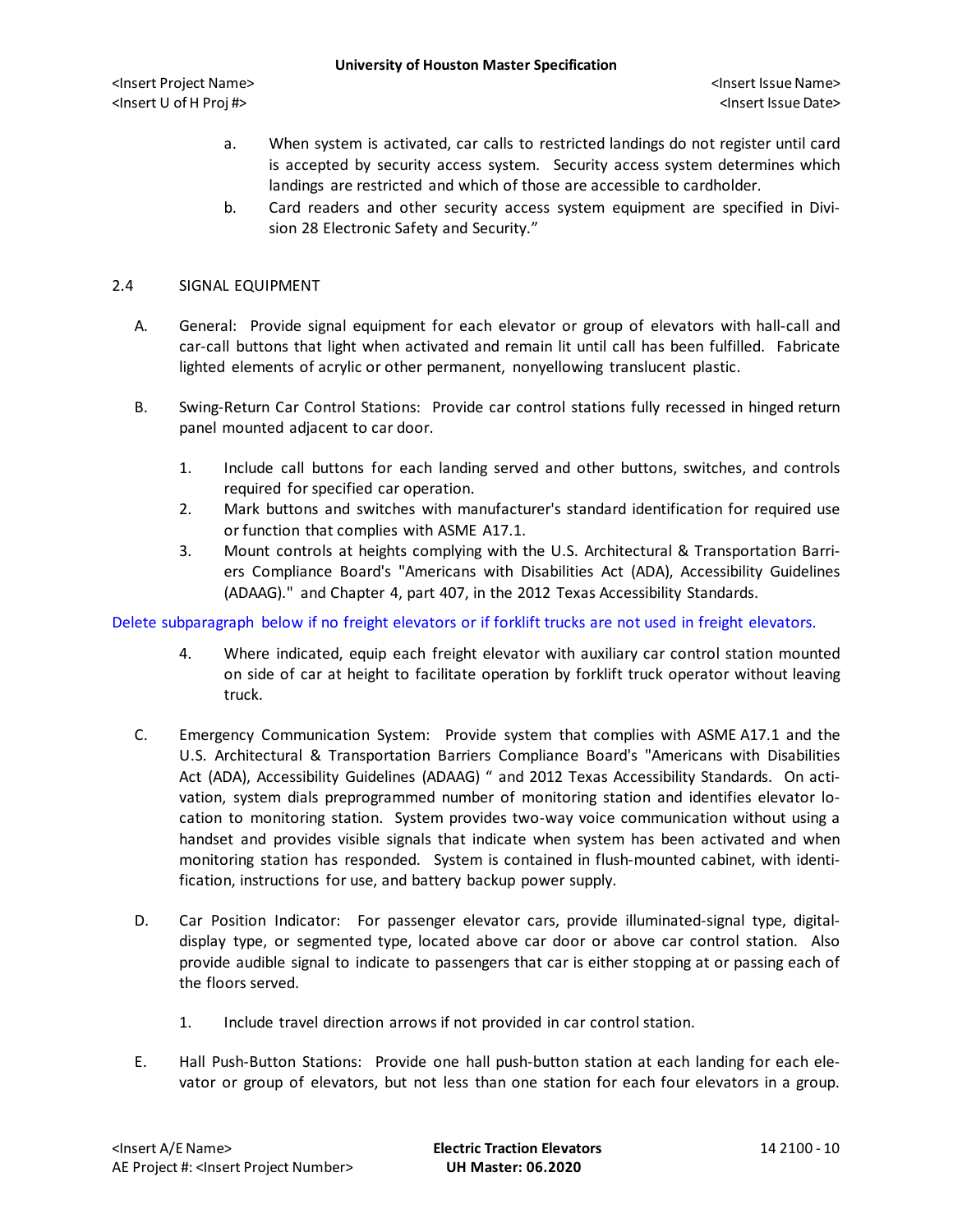For each group of passenger elevators, locate between two elevators at center of group or at location most convenient for approaching passengers.

- 1. Provide units with direction-indicating buttons; two buttons at intermediate landings; one button at terminal landings.
- 2. Provide units with buttons for registering destination that incorporate a visual and audible signaling system to verify floor selection and to direct passenger to assigned car and a button to indicate that passenger has disabilities so control system can allow extra room in assigned car. Provide for connecting units to building security access system so a card reader can be used to register call and designate destination.

Possibly insert a provision for single elevators, or freight elevators, for either an "In Use" signal or digital display of car position. Pendant-type stations are available for freight elevators hauling forklift trucks.

- F. Hall Lanterns: Provide units with illuminated arrows, but provide single arrow at terminal landings.
	- 1. Place lanterns either above or beside each hoistway entrance, unless otherwise indicated. Mount at a minimum of 72 inches above finished floor.
	- 2. With each lantern, provide audible signals indicating car arrival and direction of travel. Signals sound once for up and twice for down.
		- a. At manufacturer's option, audible signals may be placed on each car.
- G. Corridor Call Station Pictograph Signs: Provide signs matching hall push-button stations with text and graphics according to ASME A17.1, Appendix H.

# 2.5 DOOR OPERATOR

- A. Provide heavy duty, harmonic door operator capable of opening doors at not less than 1½" fps and accomplishing reversal in 2½" maximum door movement. Doors shall open automatically when car arrives at floor to permit transfer of passengers; after timed interval door shall automatically close. Arrange operator so doors can be opened by hand from inside car in case of power failure, if car is within leveling zone.
	- 1. Subject to compliance with requirements, provide MOVFR II door operator by GAL Manufacturing Company LLC. No substitutions.
- B. Door operation shall be closed loop system that gives constant feedback of the position and velocity of the elevator doors. System shall automatically overcome door resistance by increasing the power supply to the motor and increasing the torque required to maintain velocity. If a service tool is needed to make digital adjustments, provide the Owner with the service tool and all required manuals.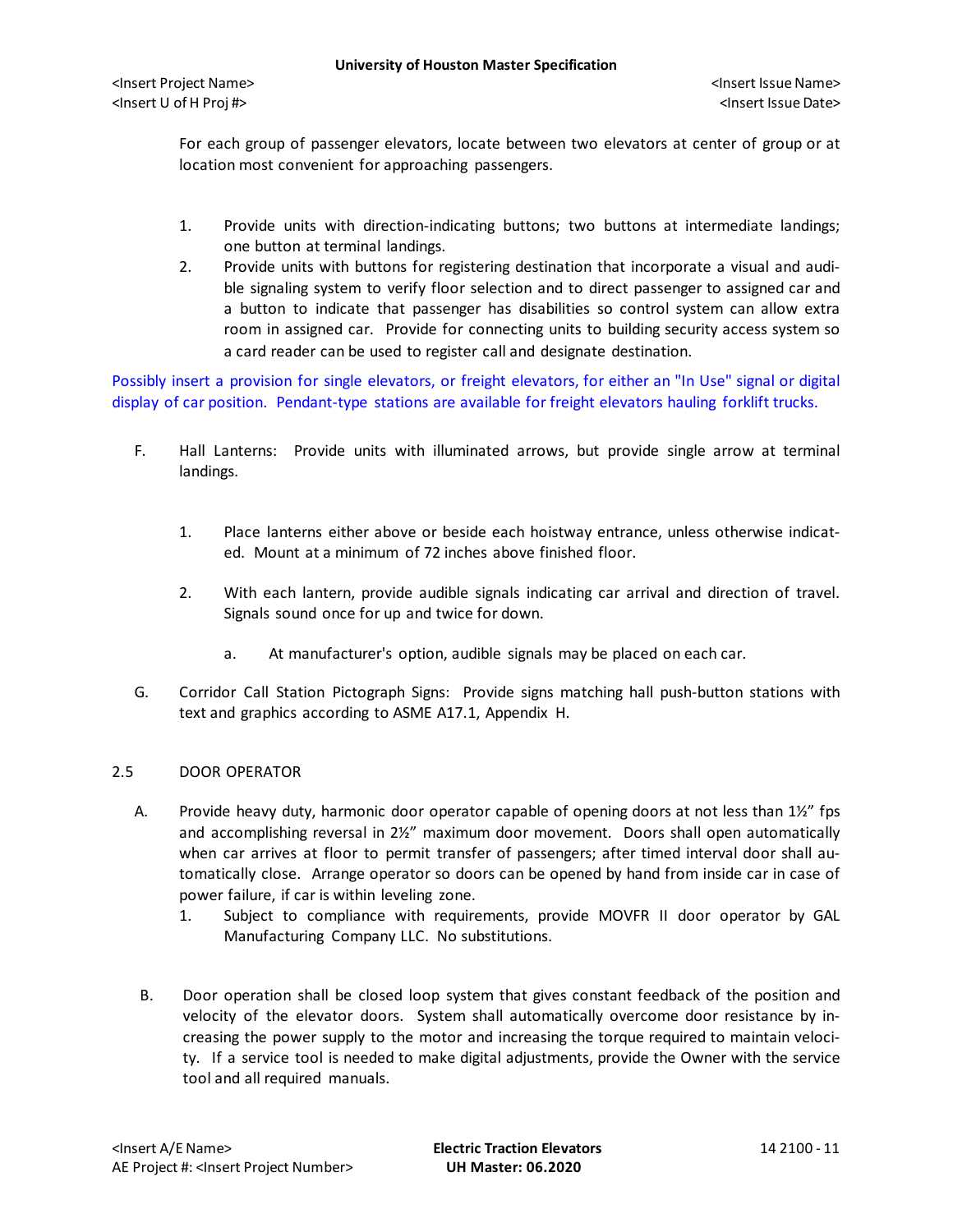C. For freight elevators, provide a dual heavy duty, bi-parting door operator capable of opening the doors at each opening. Provide a power operated, two-piece gate on the car.

## 2.6 DOOR REOPENING DEVICES

- A. Infrared Array: Provide door reopening devices with a uniform array of 36 or more microprocessor-controlled, infrared light beams projecting across car entrance. Interruption of one or more of the light beams shall cause doors to stop and reopen.
	- 1. Nudging Feature: After car doors are prevented from closing for a predetermined adjustable time, through activating door reopening device, a loud buzzer shall sound and doors shall begin to close at reduced kinetic energy.

## 2.7 PASSENGER ELEVATOR CAR ENCLOSURES

Detail cars on Drawings if special finishes and designs are desired. Removable wall panels allow panels to be replaced with little downtime and allow car to be used during construction with finished wall panels removed.

- A. General: Provide manufacturer's standard enameled-steel car enclosures with removable wall panels, suspended ceiling, trim, accessories, access doors, doors, power door operators, sills (thresholds), lighting, and ventilation.
	- 1. Floor finish is specified in another Section.

Subparagraphs below describe finishes listed in "Passenger Elevators" Article. Delete plastic laminate wall panels if not required.

- 2. Metal Wall Panels: Flush hollow-metal construction, fabricated from metal indicated.
- 3. Plastic-Laminate Wall Panels: Plastic laminate adhesively applied to 1/2-inch fireretardant-treated particleboard with manufacturer's standard protective edge trim. Panels have a flame-spread rating of 75 or less, when tested according to ASTM E 84.
- 4. Fabricate car with recesses and cutouts for signal equipment.
- 5. Fabricate car door frame integrally with front wall of car.
- 6. Stainless-Steel Doors: Flush, hollow-metal construction, fabricated from stainless steel.
- 7. Sills: Extruded metal, with grooved surface, 1/4 inch thick. Provide polished finish on nickel silver.
- 8. Polished Metal Ceiling: Flush panels, of metal indicated, with LED downlights in each panel.
- 9. Handrails: Manufacturer's standard handrails, of metal indicated.

# 2.8 FREIGHT ELEVATOR CAR ENCLOSURES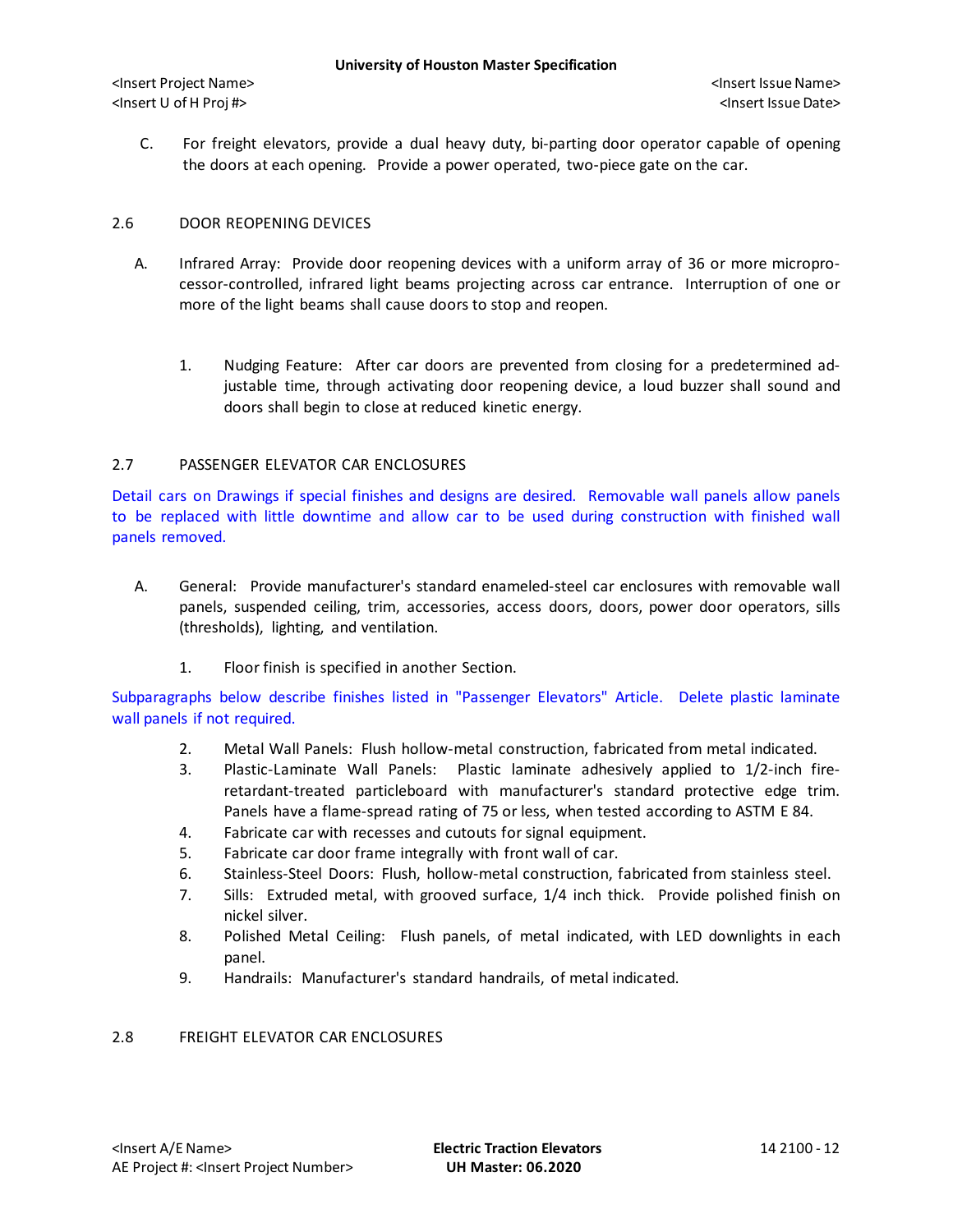A. General: Provide car enclosures of freight loading classes, sizes, door types, and opening sizes indicated. Include ventilation, lighting, finishes, access doors, thresholds, trim, and accessories. Fabricate car with recesses and cutouts for signal equipment.

Delete subparagraph below for manual operation.

- 1. Provide power door operators with linkages for hoistway door operation.
- B. Materials and Fabrication: Provide manufacturer's standard flush panel welded construction made from stainless-steel sheet with a nominal thickness of 0.0781 inch] reinforced at 16-inch maximum spacing.

Insert bumpers and wheel-guard construction if required.

## 2.9 PASSENGER HOISTWAY ENTRANCES

A. General: Provide manufacturer's standard horizontal-sliding, door-and-frame hoistway entrances complete with track systems, hardware, sills, and accessories. Provide frame size and profile to coordinate with hoistway wall construction.

Delete subparagraph below if no gypsum board shaft walls.

- 1. Where gypsum board wall construction is indicated, provide self-supporting frames with reinforced head sections.
- B. Materials and Fabrication: Provide manufacturer's standards but not less than the following:
	- 1. Stainless-Steel Frames: Formed stainless-steel sheet.
	- 2. Stainless-Steel Doors [**and Transoms**]: Flush, hollow-metal construction, fabricated from stainless steel.
	- 3. Sills: Extruded metal, with grooved surface, 1/4 inch thick. Provide polished finish on nickel silver.
	- 4. Non-shrink, Nonmetallic Grout: Factory-packaged, nonstaining, noncorrosive, nongaseous grout complying with ASTM C 1107.

### 2.10 FREIGHT HOISTWAY ENTRANCES

Revise paragraph and subparagraphs below if frames are in Division 5 Section "Structural Steel."

A. General: Structural-steel frames and sills for hoistway entrances are specified in Section 05 5000 "Metal Fabrications." Unless otherwise indicated, provide hoistway entrance doors of type indicated below, with truckable sill bars and resilient safety meeting-rail gaskets.

Delete subparagraph below for manual operation.

1. Equip for power operation by coordinated linkage with power-operated car door.

If gypsum board shaft walls must be used with freight elevators, retain subparagraph below.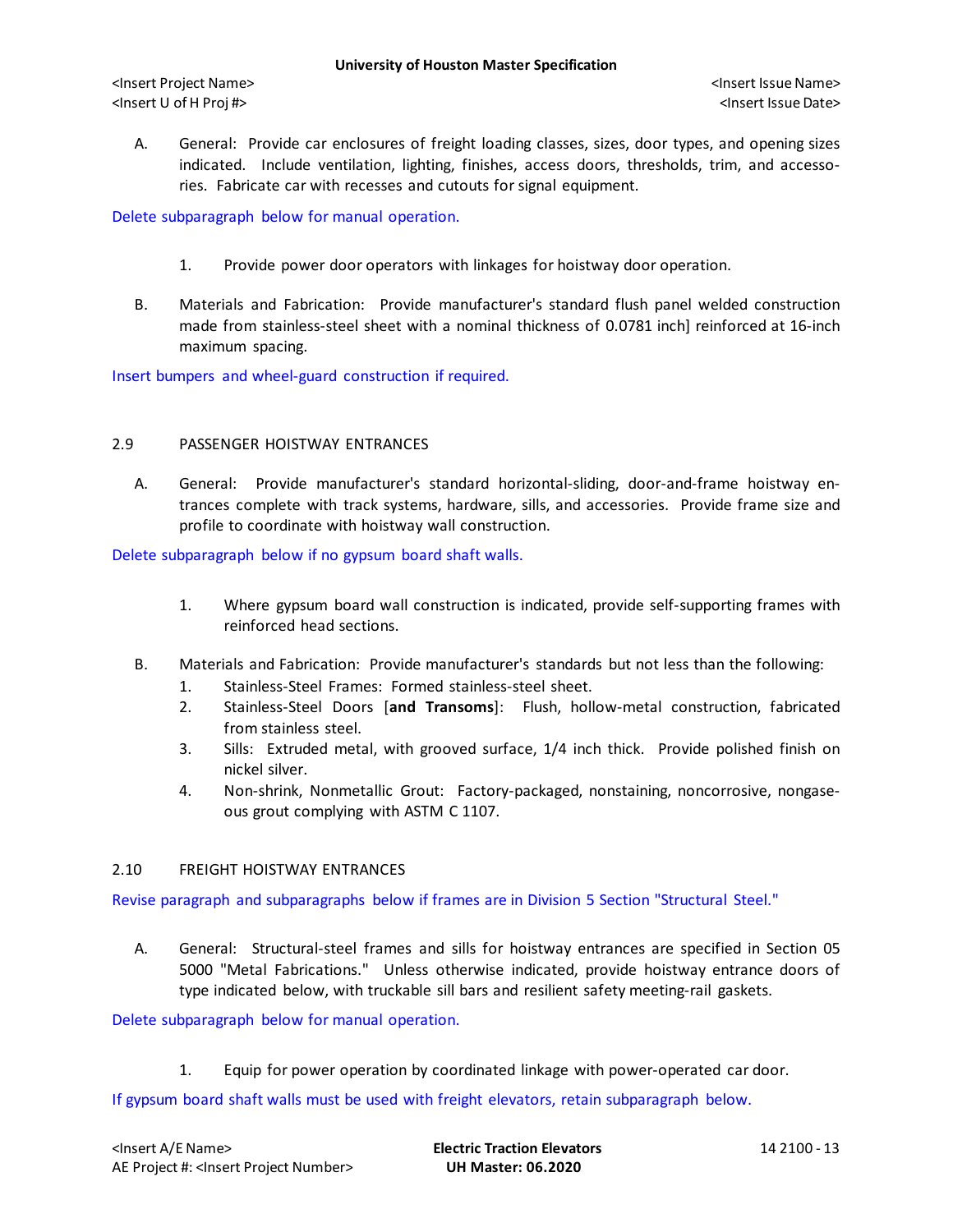- 2. Where gypsum board wall construction is indicated, provide fire-resistance-rated, hollow-metal, door-and-frame hoistway entrances. Provide self-supporting frames with reinforced head sections.
- B. Materials and Fabrication: Provide selections indicated; provide manufacturer's standards but not less than the following:
	- 1. Metal Door Panels: Constructed of metal sheets, flush on room side, welded and reinforced in steel framing with vertical reinforcing spaced not more than 24 inches o.c. Fabricate panel faces from stainless-steel sheet with a nominal thickness of 0.1094 inch.

### 2.11 PASSENGER ELEVATORS

Copy and edit paragraph below as necessary for each passenger elevator or group of passenger elevators required.

### A. Elevator Nos.: <**Insert elevator numbers as shown on Drawings.**>

Options in subparagraphs below are examples only; revise or add other requirements to suit Project. Usually retain geared type for speeds up to 450 fpm (2.3 m/s) and gearless type for speeds of 500 fpm (2.5 m/s) and higher.

# 1. Type: [**Geared**] [**Gearless**] traction.

Select size from first subparagraph below or revise. Delete if net platform size is shown on Drawings or if inside car dimensions are included in "Car Enclosures" Subparagraph below.

- 2. Rated Load: [**2000 lb**] [**2100 lb**] [**2500 lb**] [**3000 lb**] [**3500 lb**] [**4000 lb**] [**4500 lb**] [**5000 lb**].
- 3. Rated Speed: [**200 fpm**] [**350 fpm**] [**400 fpm**] [**450 fpm**] [**500 fpm**] [**700 fpm**] [**800 fpm**] [**1000 fpm**] [**1200 fpm**] [**1400 fpm**].

First subparagraph below can be deleted if only one operation system was retained in first paragraph of "Operation Systems" Article in Part 2.

- 4. Operation System: [**Selective collective automatic operation**] [**Group automatic operation, two-car group**] [**Group automatic operation**] [**Group automatic operation with automatic variation of zoned control**] [**Group automatic operation, destination-based system**].
- 5. Auxiliary Operations:
	- a. Standby power operation.
	- b. Independent service.
	- c. Loaded-car bypass.
	- d. Automatic dispatching of loaded car.
	- e. Nuisance call cancel.
	- f. Distributed parking.
- 6. Security Features: Keyswitch feature. Car-to-lobby feature. Card-reader operation.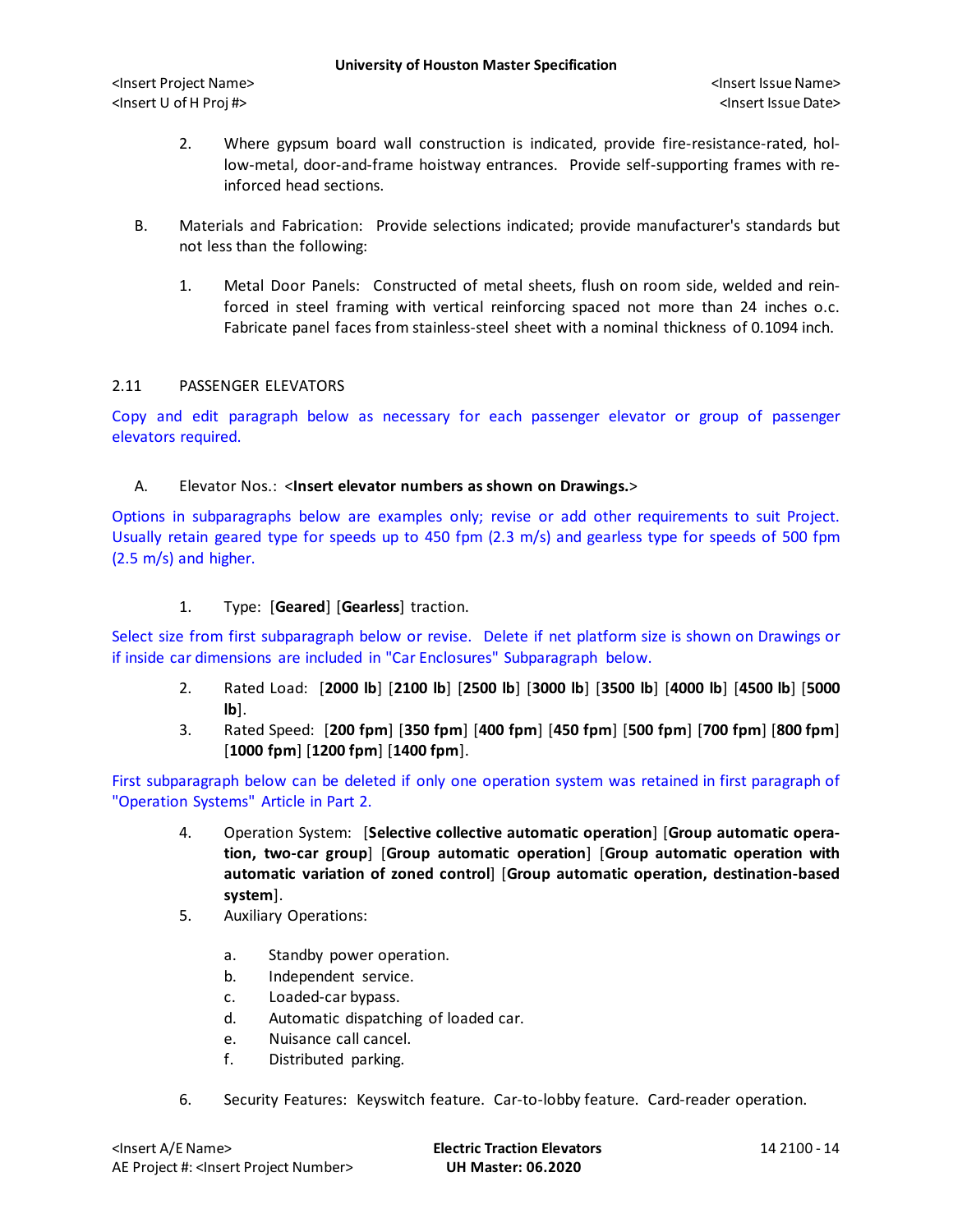- 7. Car Enclosures: As follows:
	- a. Inside Width: [**64 inches**] [**68 inches**] [**80 inches**] [**92 inches**].

Before retaining options in subparagraph above and below, verify that selected configuration complies with requirements for providing accessibility to people with disabilities.

- b. Inside Depth: [**51 inches**] [**57 inches**] [**65 inches**] [**87-1/2 inches**] [**90 inches**] [**93 inches**] [**93-1/2 inches**] [**96 inches**] [**101 inches**] [**102 inches**].
- c. Inside Height: [**88 inches**] [**94 inches**] [**108 inches**].
- d. Front Walls: Satin stainless steel with integral car door frames.
- e. Car Fixtures: Satin stainless steel.
- f. Side and Rear Wall Panels: Satin stainless steel**. [Plastic laminate above the height of the handrails]**.
- g. Reveals: Satin stainless steel.
- h. Door Faces (Interior): Satin stainless steel.
- i. Door Sills: Nickel silver.
- j. Ceiling: Satin stainless steel.
- k. Lighting: LED light fixtures with white reflectors.
- l. Handrails: Satin stainless steel at side and rear walls.
- m. Floor prepared to receive resilient tile (specified in Division 9).

If retaining one of subparagraphs below, delete sub-paragraph above and coordinate with setting method used for tile. ASME A17.1 requires that elevator floors and floor members be designed to limit deflection to L/960, which should be stiff enough to eliminate cracking of tile.

- n. Floor recessed and prepared to receive **[terrazzo] [porcelain]** tile (specified in Division 9).
- o. Floor recessed and prepared to receive dimension stone tile (specified in Division 9). Provide [**cementitious backer units**] [**applied over**] [**5/8-inch underlayment grade, exterior plywood**], screwed to car platform.
- 8. Hoistway Entrances: As follows:
	- a. Width: [**36 inches**] [**42 inches**] [**48 inches**] [**54 inches**].
	- b. Height: [**84 inches**] [**96 inches**].
	- c. Type: [**Single-speed side sliding**] [**Two-speed side sliding**] [**Single-speed center opening**] [**Two-speed center opening**].
	- d. Frames: Satin stainless steel.

Copy and edit subparagraph below as necessary.

- e. Doors [**and Transoms**]: Satin stainless steel.
- f. Sills: Nickel silver.
- 9. Hall Fixtures: Satin stainless steel.
- 10. Additional Requirements: As follows:
	- a. Provide inspection certificate in each car, mounted under acrylic cover with satin stainless-steel frame.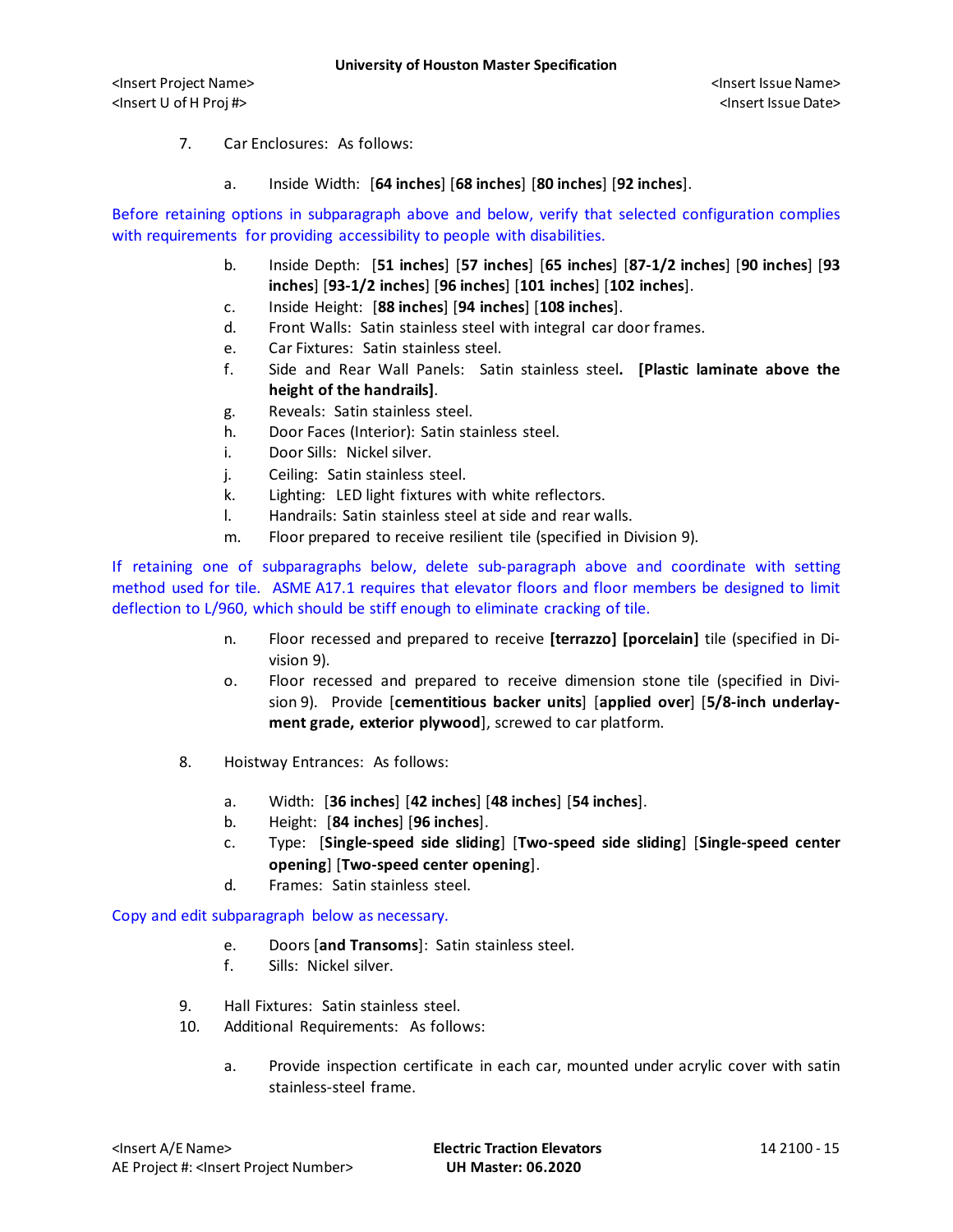b. Provide protective blanket hooks in each car and two complete sets of full-height blankets.

## 2.12 FREIGHT ELEVATORS

Copy and edit paragraph below as necessary for each freight elevator or group of freight elevators required.

### A. Elevator Nos.: <**Insert elevator numbers as shown on Drawings.**>

Options in subparagraphs below are examples only; revise or add other requirements to suit Project.

- 1. Type: [**Geared**] [**Gearless**] traction.
- 2. Rated Load: [**2000 lb**] [**2500 lb**] [**3000 lb**] [**4000 lb**] [**5000 lb**] [**6000 lb**] [**8000 lb**] [**10000 lb**].
- 3. Freight Loading Class: Class [**A**] [**B**] [**C1**] [**C2**] [**C3**].
- 4. Rated Speed: [**75 fpm**] [**100 fpm**] [**150 fpm**] [**200 fpm**] [**350 fpm**].
- 5. Auxiliary Operations: [**Keyswitch feature**] [**Card-reader operation**] [**Load-weighing device**.
- 6. Security Features: Keyswitch feature. Car-to-lobby feature. Card-reader operation.
- 7. Signal Equipment: Satin stainless-steel, single-button hall stations with position indicator.
- 8. Car Enclosures: As follows:
	- a. Platform Width: [**64 inches**] [**76 inches**] [**88 inches**] [**100 inches**].
	- b. Platform Depth: [**84 inches**] [**96 inches**] [**120 inches**] [**144 inches**] [**168 inches**].
	- c. Ceiling Height: 96 inches.
	- d. Walls and Ceiling: Satin stainless steel.
	- e. Floor: Aluminum-alloy rolled tread plate.
	- f. Door Type: [**Vertical biparting**] [**Single-speed vertical lift**] [**Two-speed vertical lift**].
	- g. Car Gate Operation: Manual.
	- h. Car Gate Material: Satin stainless steel.
	- i. Car Sill: Steel angle.
	- j. Lighting: LED fixtures with white reflectors.
- 9. Hoistway Entrances: As follows:
	- a. Width: [**60 inches**] [**72 inches**] [**96 inches**].
	- b. Height: [**84 inches**] [**96 inches**].
	- c. Door Type: [**Vertical biparting**] [**Single-speed vertical lift**] [**Two-speed vertical lift**].
	- d. Door Operation: [**Manual**] [**Power operated**].
	- e. Door Material: Satin stainless steel.
	- f. Sills specified in Section 05 5000 "Metal Fabrications."
- 10. Additional Requirements: As follows: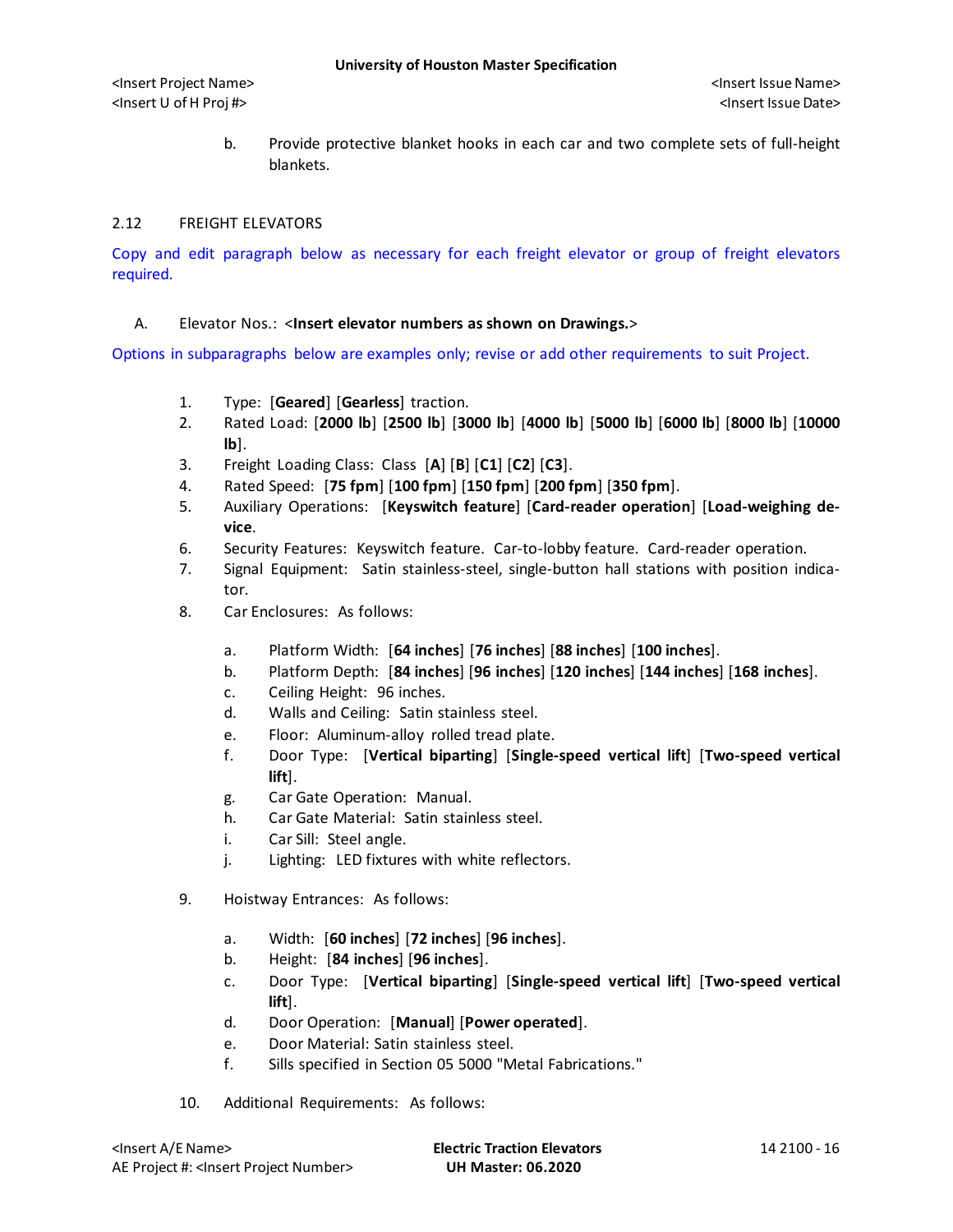- a. Provide inspection certificate in each car, mounted under acrylic cover with satin stainless-steel frame.
- b. Door reopening device.

#### PART 3 - EXECUTION

#### 3.1 EXAMINATION

- A. Examine elevator areas, with Installer present, for compliance with requirements for installation tolerances and other conditions affecting performance. Examine hoistways, hoistway openings, pits, and machine rooms as constructed; verify critical dimensions; and examine supporting structure and other conditions under which elevator work is to be installed. Proceed with installation only after unsatisfactory conditions have been corrected.
	- 1. For the record, prepare a written report, endorsed by Installer, listing dimensional discrepancies and conditions detrimental to performance.

#### 3.2 INSTALLATION

- A. Comply with manufacturer's written instructions.
- B. Welded Construction: Provide welded connections for installing elevator work where bolted connections are not required for subsequent removal or for normal operation, adjustment, inspection, maintenance, and replacement of worn parts. Comply with AWS standards for workmanship and for qualifications of welding operators.
- C. Sound Isolation: Mount rotating and vibrating equipment on vibration-isolating mounts designed to minimize transmission of vibrations to structure and thereby minimize structureborne noise from elevator system.
- D. Lubricate operating parts of systems, including ropes, as recommended by manufacturers.
- E. Alignment: Coordinate installation of hoistway entrances with installation of elevator guide rails for accurate alignment of entrances with cars. Where possible, delay final adjustment of sills and doors until car is operable in shaft. Reduce clearances to minimum, safe, workable dimension at each landing.
- F. Leveling Tolerance: 1/8 inch, up or down, regardless of load and direction of travel.
- G. Set sills flush with finished floor surface at landing. Fill space under sill solidly with nonshrink, nonmetallic grout.
- 3.3 FIELD QUALITY CONTROL